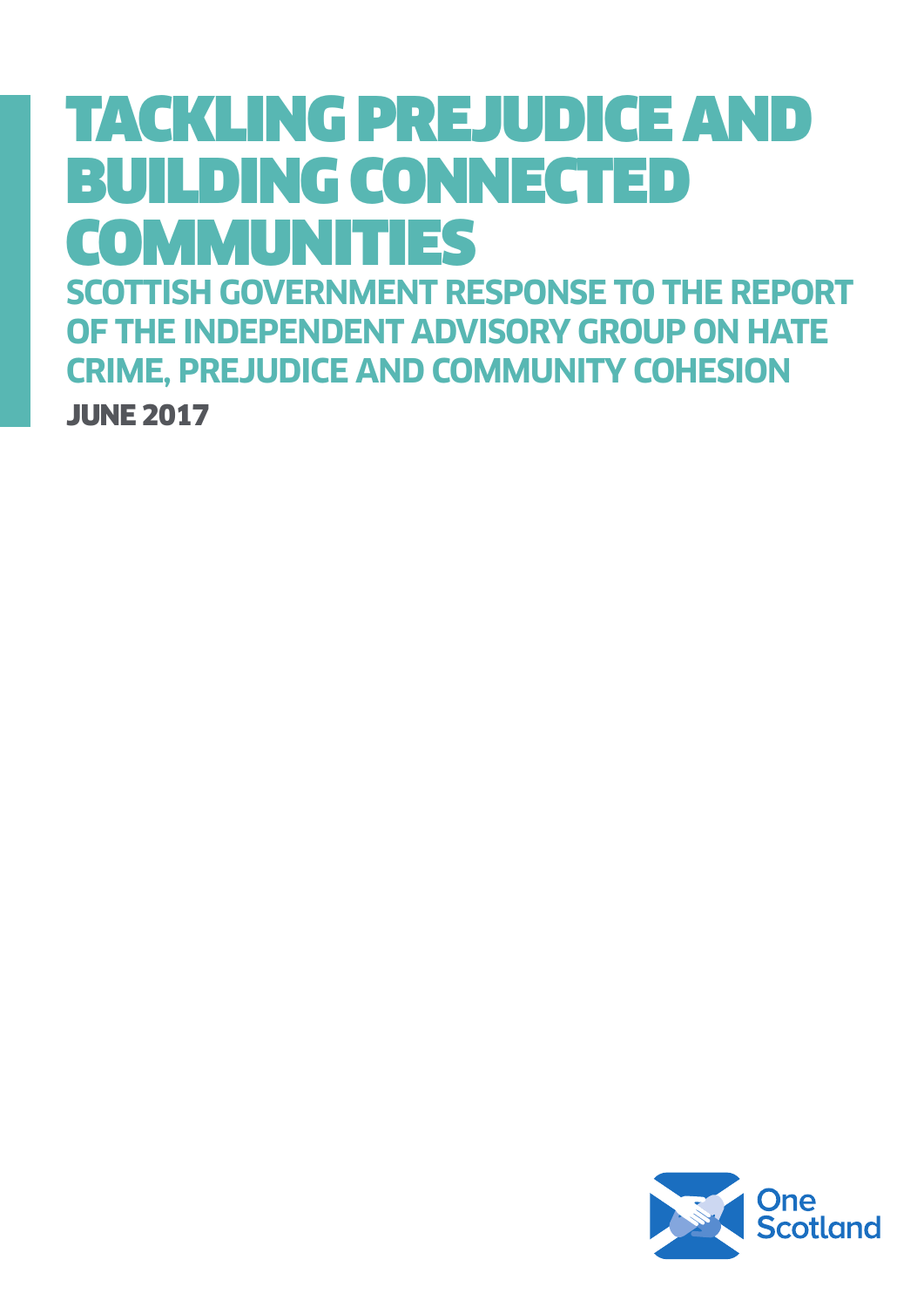#### **FOREWORD**



There is no excuse for hate crime and prejudice. Scottish Government is absolutely committed to tackling it wherever it happens, whenever it happens and whoever it happens to. Those who don't experience it may not see it. But the reality is - an attack on one is an attack against us all.

The report of the Independent Advisory Group on Hate Crime, Prejudice and Community Cohesion we established last year was published in September of last year. I want to reiterate my thanks to Dr Duncan Morrow and the other members of the group for an insightful report with recommendations that reach across society. We accept the recommendations made within the report, and this response seeks to set out how we will go about implementing them. In doing so, I am clear that this is not for Government alone to do – and I know that there are many key partners who stand ready to support us in their work.

In reading the Advisory Group's report, I was struck by the testimony of those who experience hate. These personal insights and experiences can be lost when we discuss policy and law. These are people experiencing persistent, low level abuse and harassment many times a day – in public, on transport, at schools, at home and in work. Those experiences are traumatic, isolated and damaging to community cohesion. Whole communities can end up isolating themselves from society and enjoy less opportunity to interact and engage with other communities, leading to weaker integration. It is not good enough that people in our country are experiencing this. So I repeat - wherever it happens, whenever it happens, whoever it happens to – it needs to be tackled and it needs to stop.

Scotland is a diverse, multi-cultural society and that diversity is our strength. These are the words – we need to make them a reality. This can only happen if we take a broad approach. We must continue to talk up the benefits of equality, diversity and inclusion in our society. And we must never hesitate to shine a light on prejudice where it exists. Important as it is that victims of hate crime secure justice and perpetrators are tackled, we must recognise that this is about more than reporting a crime to the police. Achieving equality is a priority for this Government, and we have placed it the heart of our mission to create a fairer Scotland. We must do that if we are to create a Scotland – One Scotland – where there is simply no place for hatred and prejudice.

 $\overline{2}$ 

**ANGELA CONSTANCE** Cabinet Secretary for Communities, Social Security and Equalities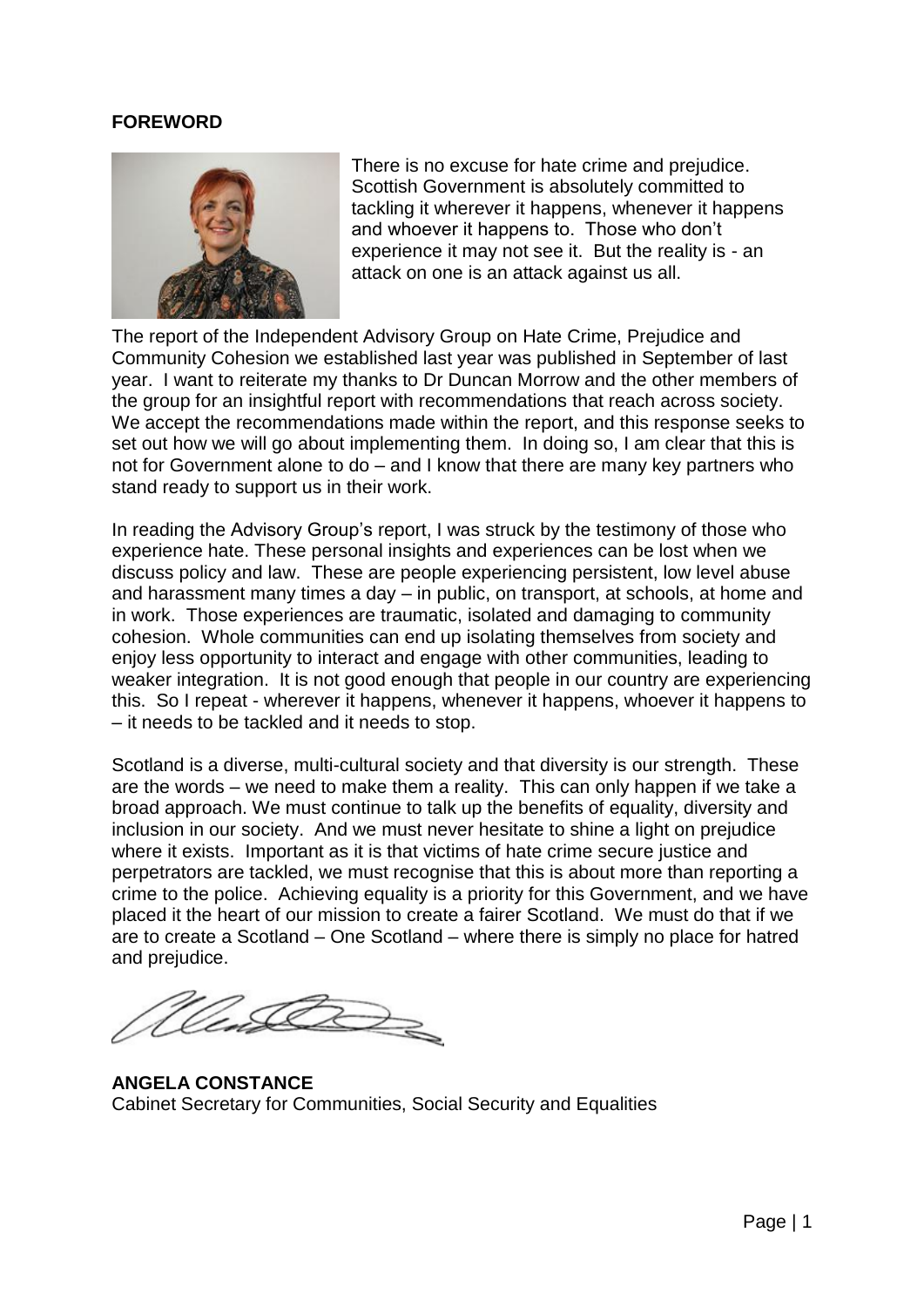# **CONTENTS**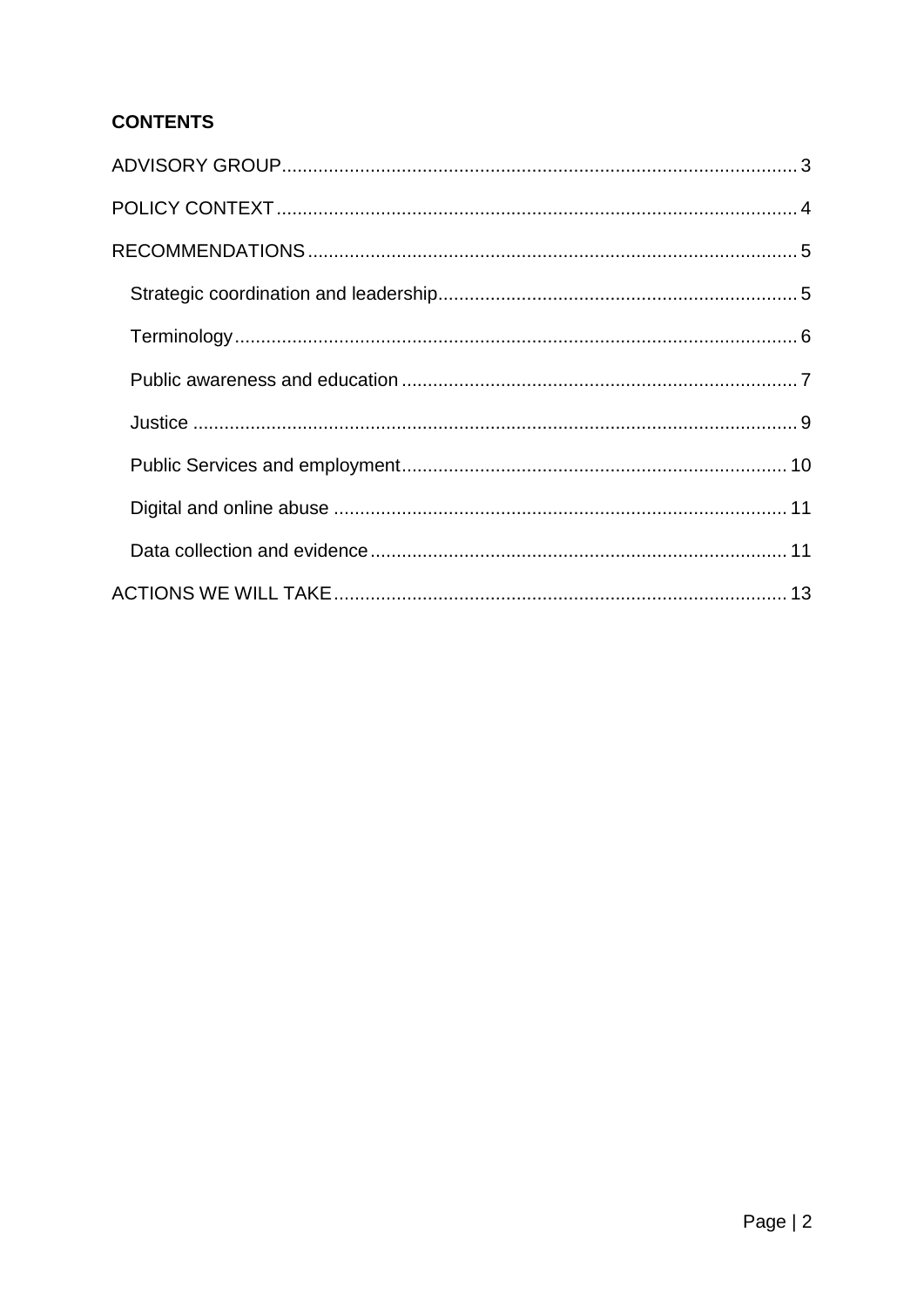### <span id="page-3-0"></span>**ADVISORY GROUP**

At a summit convened by the Scottish Government on 14 October 2015, Ministers announced their intention to establish an Independent Advisory Group on Hate Crime, Prejudice and Community Cohesion. The main purpose of the group was to provide evidenced findings and recommendations which the Scottish Government can then take forward in partnership with communities to help eliminate hate crime for good.

The membership of the Advisory Group including Dr Duncan Morrow (chair and Director of Community Relations at the University of Ulster); John Wilkes (then Chief Executive of the Scottish Refugee Council); Pauline Kelly (Hate Crime Officer at Glasgow Community Safety Partnership); Rowena Arshad (Head of Moray House School of Education and Co-Director of the Centre for Education for Racial Equality in Scotland) and Morag McLaughlin (former Area Fiscal at the Crown Office and Procurator Fiscal Service, who served on the Advisory Group until May 2016). The Advisory Group's terms of reference were to:

- Take forward consideration of the nature, extent and impact of hate crime and broader hate behaviour on modern Scottish life. This should include considering existing evidence; identifying what further evidence is needed; and considering a realistic and achievable programme for gathering that evidence;
- Assess current practice to tackle hate crime, hate behaviour, reduce prejudice and build community cohesion, engaging with stakeholders and communities throughout on the issues of important to them whilst considering whether improvement can be delivered in these areas in a holistic and coordinated way; and use the evidence, information and views gathered provide initial findings to Scottish Ministers on future priorities and actions in this area in the spring of 2016.
- Provide independent and specialist expertise on the development of a robust policy agenda to tackling hate crime.
- Take a consensual, thematic approach to working with a broad range of stakeholders, interest groups and representative organisations, and aim to create a space for free and open discussions.

The Advisory Group met a number of times in 2014 and 2015. These included 5 general plenary meetings in Edinburgh and Glasgow which involved work planning, key stakeholder engagement and exploration of relevant issues. The Advisory Group also hosted a number of thematic roundtable discussions with stakeholder groups on the issues of race, faith, sexual orientation and gender identity, disability, and children and young people.

Stakeholders engaged with included Police Scotland; Crown Office and Procurator Fiscal Service; Education Scotland; BEMIS Scotland; the Coalition of Minority Ethnic Voluntary Organisations (CEMVO); the Coalition for Racial Equality and Rights (CRER); the Equality Network; Stonewall Scotland; LGBT Youth Scotland; LGBT Health and Wellbeing; Inclusion Scotland; People First; the Scottish Commission for Learning Disability; British Deaf Association; Muslim Council for Scotland; Scottish Council of Jewish Communities; Interfaith Scotland; Youthlink Scotland; the Scottish Youth Parliament; and the Scottish Trade Unions Congress.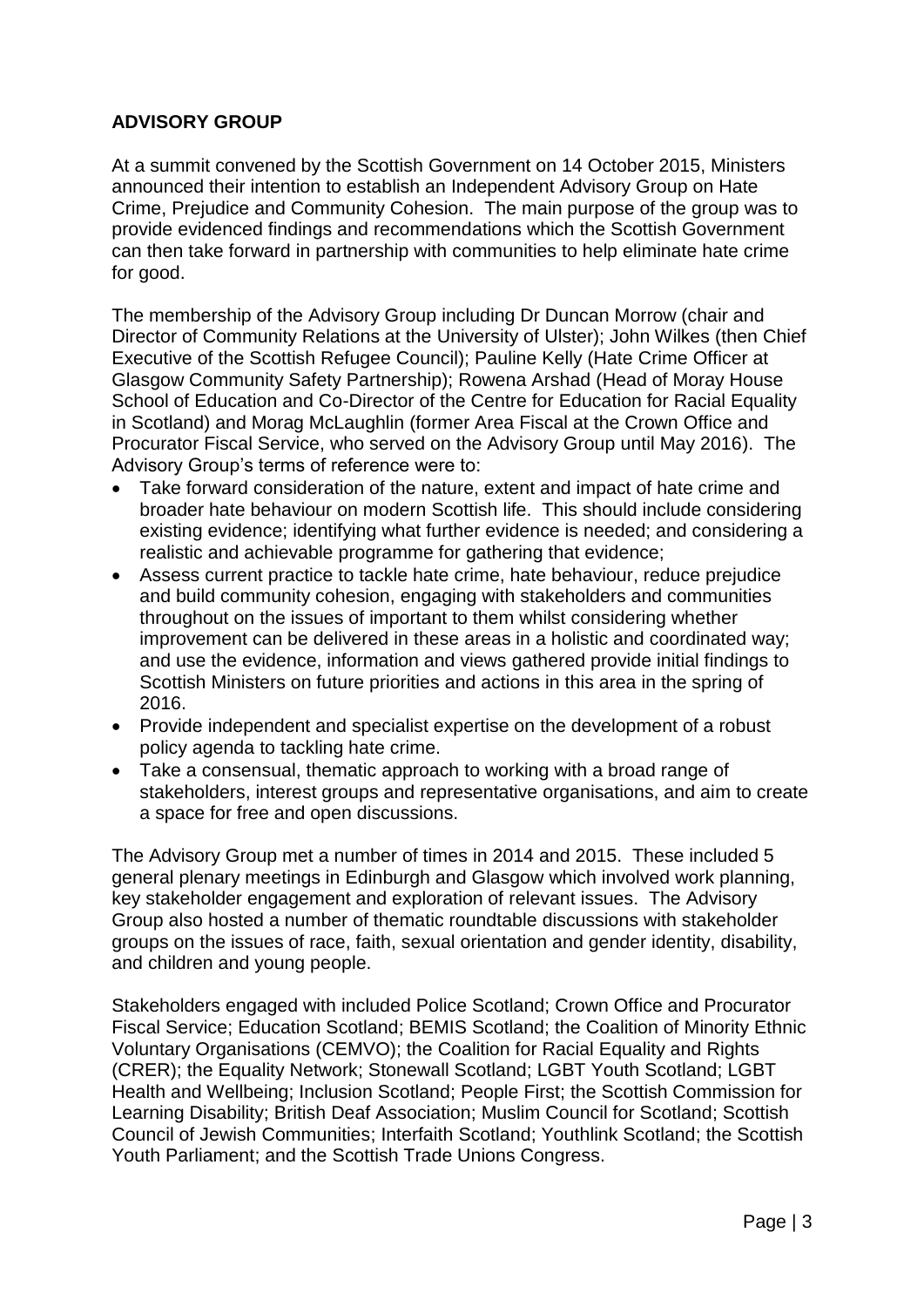The Scottish Government commends the Advisory Group for its thoughtful and measured work in a short space of time, and is grateful to the members of the Group for giving up their time to participate.

# <span id="page-4-0"></span>**POLICY CONTEXT**

A cohesive society is one with a common vision and a sense of belonging by all communities; a society in which the diversity of people's backgrounds and circumstances is appreciated and valued; and a society in which similar life opportunities are available to all. The Scottish Government is committed to building strong, resilient and supportive communities, and ensuring that community cohesion is maintained and strengthened is key to this. Community cohesion is absolutely essential in ensuring that we are truly 'One Scotland' where people live in peace and everyone has the opportunity to flourish. Hate crime and prejudice threaten community cohesion, and have a corrosive impact on Scotland's minority communities as well as broader society. We believe that it is never acceptable and we are committed to tackling it.

Scotland is becoming a more diverse country, particularly with free movement of people from other parts of Europe to Scotland and with the arrival of refugees and asylum seekers from other countries. Shifting cultural attitudes over years and decades have created a climate where diversity is much more accepted and recognised within society, and individuals and communities feel more able to celebrate their identities. We do not articulate what 'Scottish values' are in the same way that the UK Government has articulated 'British values', nor do we seek to. Nevertheless, we have spoken of common themes that run throughout Scottish society, including traditions of fairness, a collective spirit, a commitment to equality and a respect for rights. This is the broad vision to which the Government holds.

It is important in this not to project any sense of complacency or "Scottish exceptionalism". Prejudice continues to permeate parts of Scottish society, and a significant minority of the Scottish population continue to feel it is acceptable to hold prejudicial views. Minorities continue to experience hate crime and prejudice in their daily lives. Social attitudes are influenced by the prevailing media narrative, often around international events, that can sometimes inflame tensions and seek to characterise communities in negative ways. More broadly, persistent inequalities continue to be rooted within Scottish society and there remains much more to do to deliver true equality and equality of opportunity for everyone in Scotland.

Scotland's national outcomes set out that our collective vision is for a more equal Scotland where young people are confident and responsible citizens; we have strong, resilient, supportive and safe communities where people take responsibility for their own actions and how they affect others; that we tackle the inequalities in Scotland; and we take pride in a strong, fair and inclusive national identity. In response to the Christie Commission, our approach has a focus on prevention, on continual improvement, and working in partnership at both national level and locally. We have worked hard over many years to build close relationships and partnerships with Scotland's diverse communities and, in our work to create an inclusive and cohesive Scotland, we value diverse communities for themselves and for their wider societal and economic contributions. We value people's and communities' assets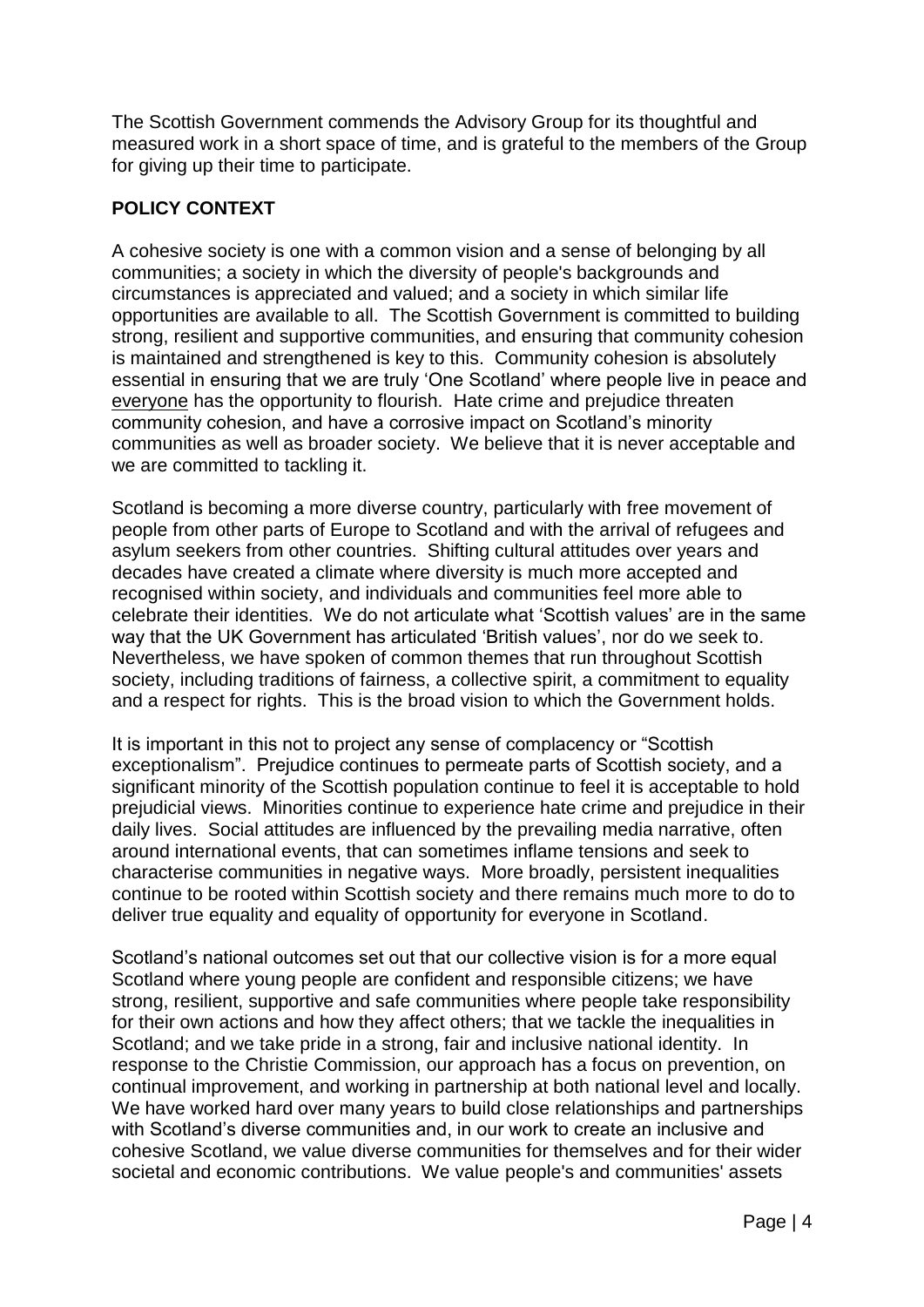and strengths, and through focusing on these strengths we help to create conditions that foster good relations, develop social capital and build capacity within communities to improve outcomes. Working with communities in this way enables people to shape and co-produce the services they use, drawing on their knowledge and skills to develop person-centred solutions.

Frequent engagement at Ministerial and official level with community leaders enables a collective approach to deliver outcomes, as well as an opportunity to discuss their issues and concerns. Positive relationships are also fostered with communities through Police Scotland's approach to engaging and providing community reassurance as required, and Police Scotland have well developed critical links with numerous community groups and strategic stakeholders at a local and national level. We have supported third sector organisations working towards race and religious equality; published a Race Equality Framework to tackle racism and race discrimination; and published Scotland's ESOL (English for Speakers of Other Languages) Strategy, setting out our approach to English language provision to enable new Scots to integrate and contribute to Scottish life through work, study, family and local communities. We promote dialogue and understanding between different faiths (along with those with no faith) and seek to foster an atmosphere where diversity is seen as a strength and there is mutual understanding of different ways of life.

We recognise too the danger from people who seek to spread hate and disrupt our way of life. We have demonstrated that we will take robust action to challenge intolerance, prejudice and discrimination. We are strongly committed to keeping Scotland safe, and where individuals or groups try to use violence or the threat of violence to advance their aims, we will work with others to firmly counter them. Whilst it is clear that we are taking action to build an inclusive, cohesive and safe Scotland, we are not complacent and there remains more to be done. We will continue to develop our approach towards an inclusive and cohesive Scotland, with the actions outlined in this response forming part of that work.

# <span id="page-5-0"></span>**RECOMMENDATIONS**

#### <span id="page-5-1"></span>**Strategic coordination and leadership**

*The Advisory Group recommended that the Scottish Government should encourage a greater multi-agency strategic and operational approach towards tackling hate crime, eradicating prejudice and building community cohesion that is clearly linked to community planning structures and underpinned by guidance for partners.* 

We agree that a strong multi-agency response towards these issues is essential and to support this we will establish a multi-agency delivery group to take forward the implementation of the recommendations within the Advisory Group's report. This will have Ministerial oversight, and will include key stakeholders such as Police Scotland, the Crown Office and Procurator Fiscal Service. We will ask the group to consider measures to promote a strategic approach towards tackling hate crime, eradicating prejudice and building community cohesion, whilst respecting the independent responsibilities of COPFS and Police Scotland.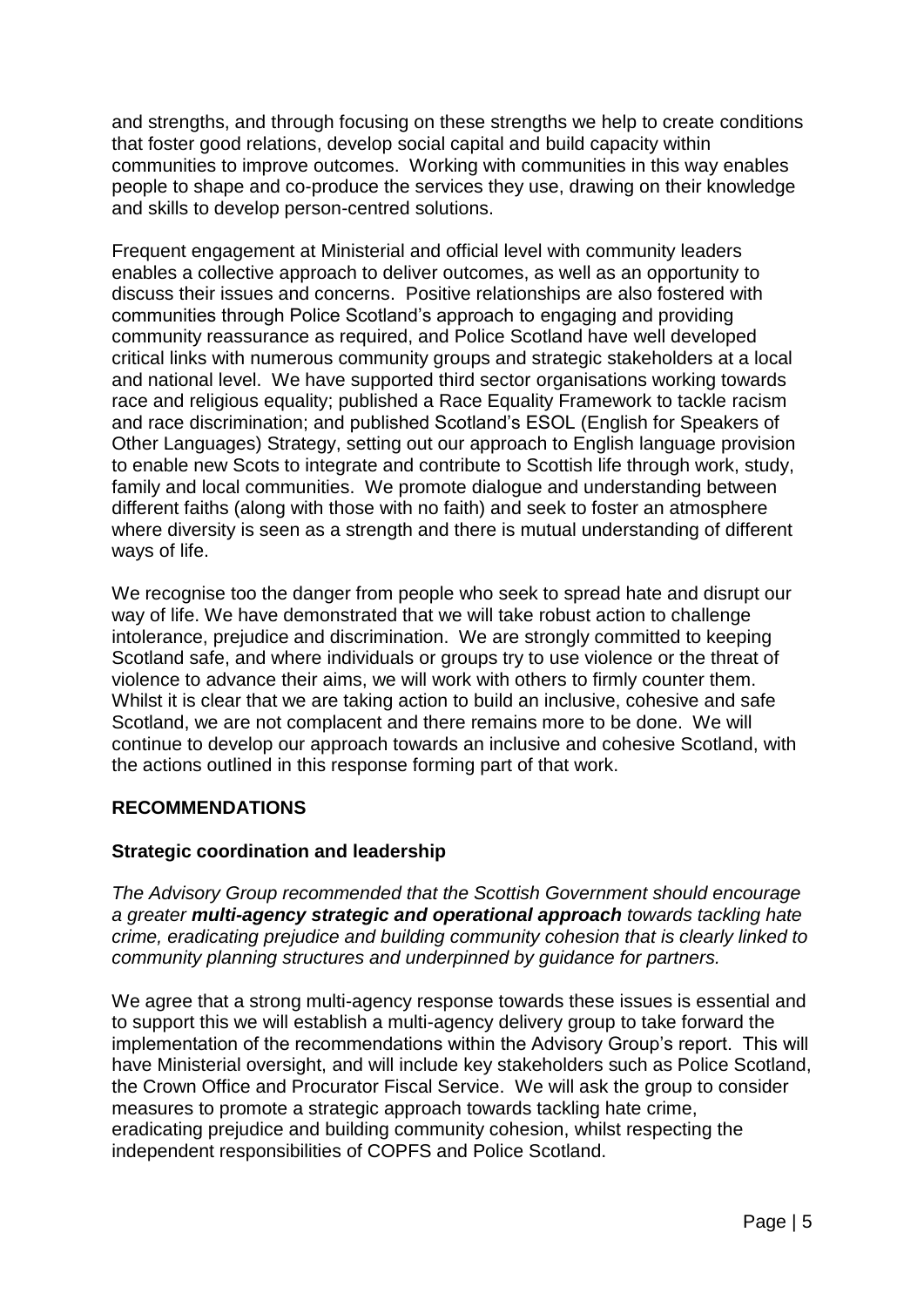We also recognise the importance of ensuring our approach to building community cohesion is informed by expert advice and opinion. To support this, we will establish an Advisory Panel on Community Cohesion, to provide expert advice on how we can strengthen our approach to building cohesive communities and safeguarding people from harm.

More generally, we will work to ensure that our approach to tackling hate crime and prejudice and building community cohesion is appropriately located within the Scottish Government's broader strategic agenda around promoting equality and tackling discrimination. Linking to initiative such as the Race Equality Framework, the Disability Delivery Plan and the New Scots refugee integration strategy reflects the importance of effectively tackling hate crime in these communities, and the necessity of working closely with communities to take this work forward.

We also recognise that our key partners are doing important work in this area. In addition to Police Scotland, we continue to work closely with the Crown Office and Procurator Fiscal Service (COPFS) who continue to engage with stakeholders. Following their successful biennial conference on Tackling Prejudice in March 2016, COPFS are planning a further conference for March 2018. They have received wide recognition for their work on corporate equality and diversity, and have worked closely with stakeholders to raise awareness, develop teaching resources, and train ambassadors for community cohesion and safety. We will continue to work closely with Police Scotland, COPFS and others to reduce hate crime and build community cohesion.

*The Advisory Group recommended that the Scottish Government should develop clear plans for taking forward the public sector equality duty to 'foster good relations', and encourage other public bodies to do likewise. It also recommended that local examples of good practice in tackling hate crime should be identified and presented in a consistent way to inform policy and practice.* 

We recognise that it can sometimes be challenging for public authorities to apply the 'fostering good relations' aspect of the Public Sector Equality Duty. We will work with the Scottish National Equality Improvement Programme (SNEIP) Board to share best practice in applying this aspect of the Duty, and consider with them what further guidance and support may be required for public authorities in this area. Through the SNEIP, we are in the process of developing a collaborative hub to share best practice in fulfilling the Public Sector Equality Duty, and will use this to share this practice across public service practitioners. We will task the multi-agency delivery group with identifying examples of good practice in tackling hate crime, and use the collaborative hub to share these.

# <span id="page-6-0"></span>**Terminology**

*The Advisory Group recommended that the Scottish Government should lead discussion on the development of clearer terminology and definitions around hate crime, prejudice and community cohesion.* 

Hate crime is defined in law as a criminal act that is aggravated by prejudice held by the perpetrator in relation to the victim or victims. The criminal act can take any form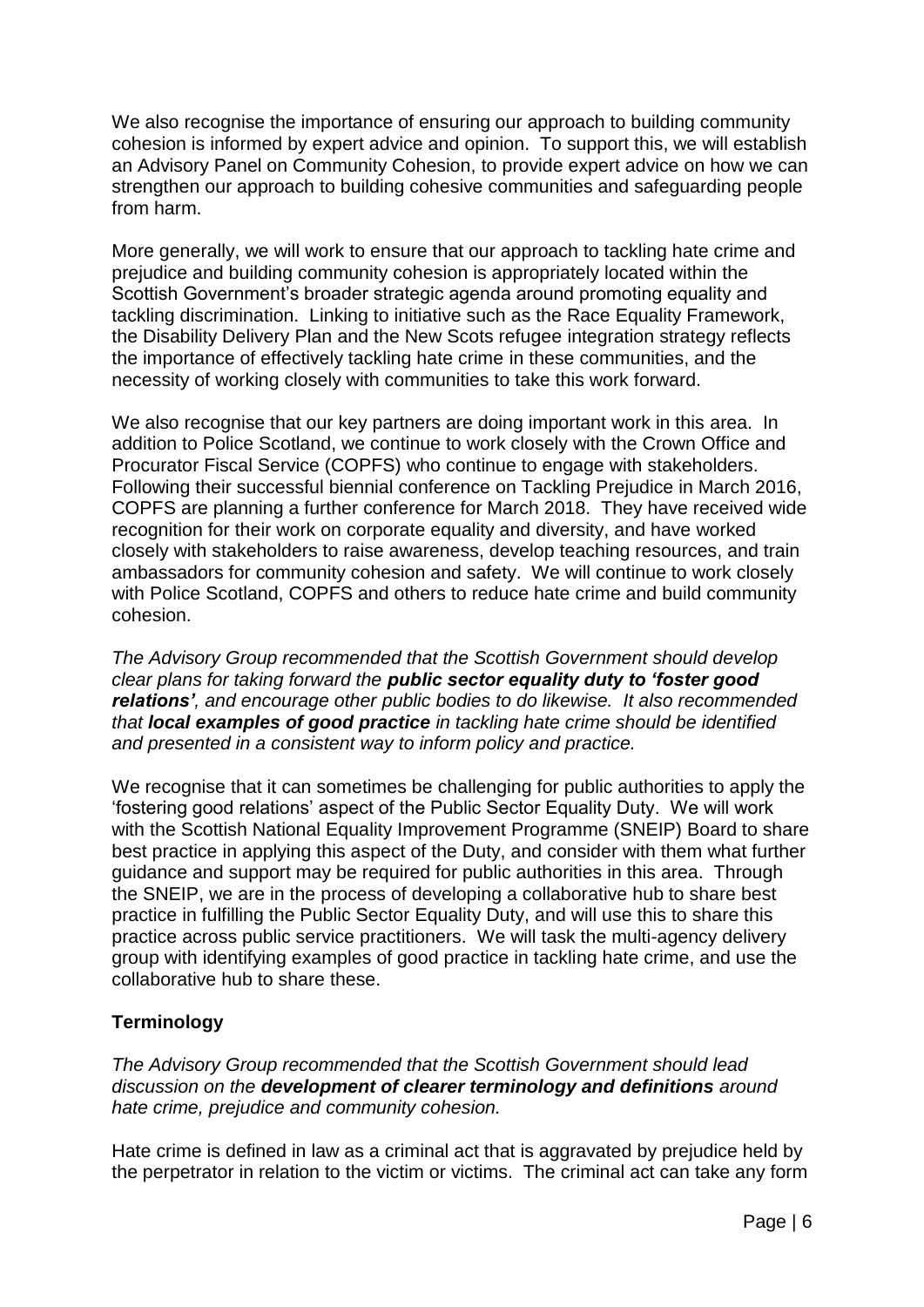as stated under criminal law (including breach of the peace, assault etc). Prejudice is defined as a preconceived opinion that is not based on reason or actual experience. As for community cohesion, we believe that a cohesive society is one with a common vision and a sense of belonging by all communities; a society in which the diversity of people's backgrounds and circumstances is appreciated and valued; and a society in which similar life opportunities are available to all.

We recognise that the term 'hate crime' can sometimes be challenging in relation to recognition of the event by both victim and perpetrators, and we will continue to engage with stakeholders on these matters. We will also engage in dialogue on how to strengthen the understanding of links between prejudice and hate crime, and "what works" to tackle prejudice. We will continue to articulate our definition of community cohesion along with our approach to it, to ensure this is widely understood. Across all of these concepts, we will consider how terminology and definition may become more useful in seeking to tackle and address these issues.

In some cases, specific terminology exists that has been agreed internationally and which helps to better define these issues. One example is the definition of anti-Semitism<sup>1</sup> which was agreed by the International Holocaust Remembrance Alliance in May 2016. We have already said that we find the definition to be helpful in describing manifestations of anti-Semitism. We will adopt the definition to inform our work in this area, and work with stakeholders to better understand how the definition translates into improved practice for tackling anti-Semitism.

On 26 January the Minister for Community Safety and Legal Affairs announced that Lord Bracadale would carry out an independent review of hate crime legislation. Although not specifically stated within his remit, Lord Bracadale may consider the terminology and definitions used in relation to hate crime legislation.

#### <span id="page-7-0"></span>**Public awareness and education**

1

#### *The Advisory Group recommended that public education should be undertaken to improve understanding of the nature and extent of hate crime.*

At a parliamentary debate on working together to tackle hate crime and prejudice that took place on 9 November, the Cabinet Secretary for Communities, Social Security and Equalities announced that the Scottish Government would develop a country-wide campaign to raise awareness of the effects of hate crime on individuals and communities.

Our approach taking this campaign forward will be three fold. We want to raise awareness amongst people who are at risk of experiencing hate crime to increase their understanding of what it constitutes and encourage them to report it. We want to ensure that perpetrators understand the impact of their behaviour on people and society. We want the wider population to have a better understanding of what a hate crime is. And we want anyone who witnesses such crimes to have a greater knowledge of safe intervention methods that may be adopted during or after the

<sup>&</sup>lt;sup>1</sup> https://www.holocaustremembrance.com/sites/default/files/press\_release\_document\_antisemitism.pdf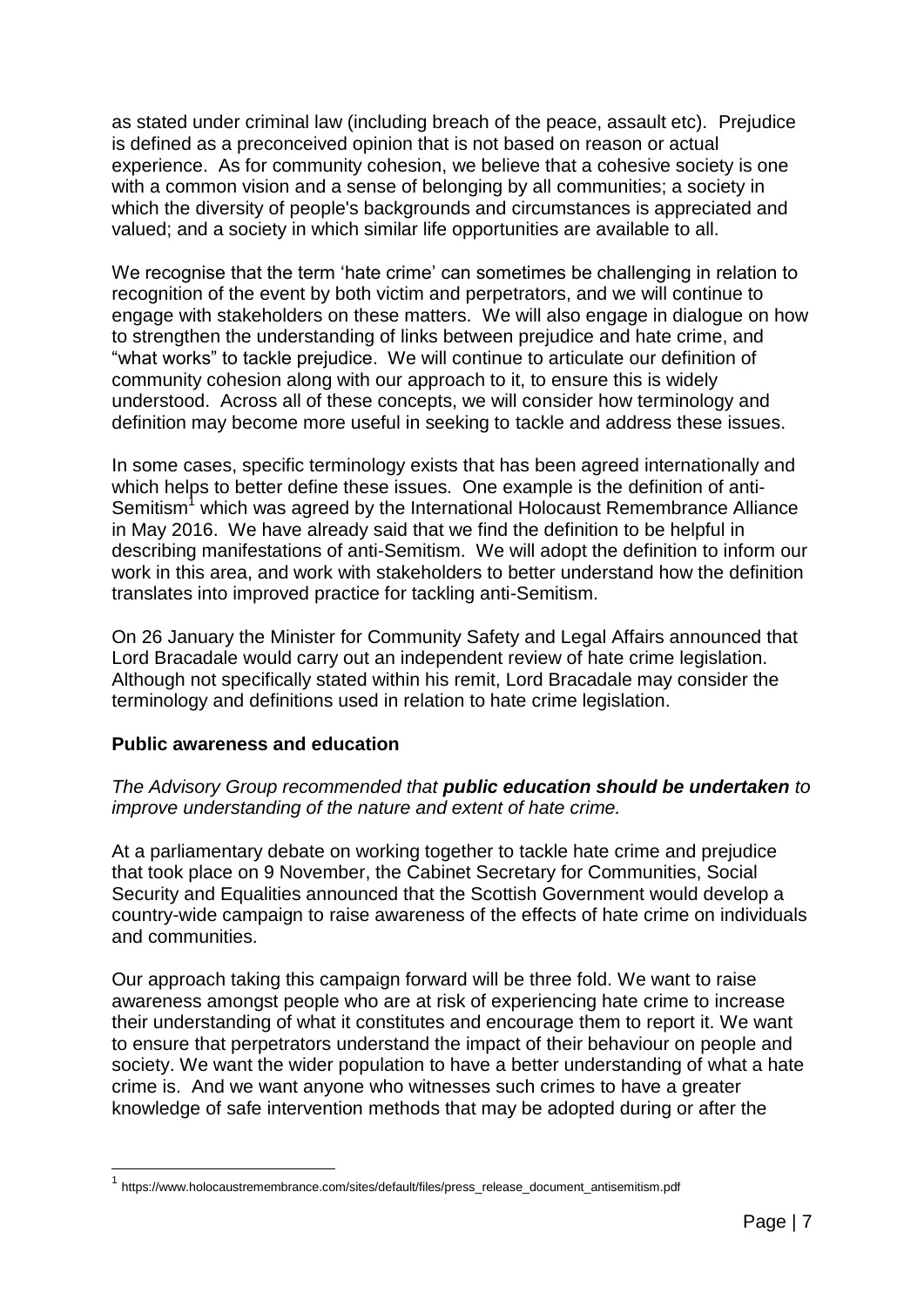crime has taken place, as well as providing advice on all the various available options that can be used to report these crimes safely and confidentially.

*The Advisory Group recommended that the Scottish Government should encourage all primary and secondary educational institutions to use Curriculum for Excellence to address issues of prejudice and hate crime. It also recommended that the Scottish Government and Education Scotland should utilise the schools inspection framework to better monitor how schools are tackling issues relating to prejudice and equality, including identifying models of best practice and supporting efforts to raise standards in all schools.* 

The Scottish Government published revised guidance on relationships, sexual health and parenthood (RSHP) in 2014, which addresses these issues. Many local authorities have already changed their planning and delivery of RSHP and personal & social education to include the revised guidance. Going forward, we will progress the implementation of our new relationships and behaviour policy, which supports local authorities and schools to further improve relationships and behaviour in their learning communities.

We are also refreshing our National Approach to Anti-bullying for Scotland's Children and Young People, which includes bullying based on prejudice, and this will be published later in 2017. The Deputy First Minister recently agreed to a request from the Scottish Parliament's Equalities and Human Rights Committee for further engagement by the Committee on this issue. The Scottish Government will carefully consider the issues raised by the Committee and will publish the refreshed guidance later this year.

Education Scotland is continuing to self-evaluate how well it delivers its equality duties, and there are a number of on-going initiatives including the production of a revised strategy and policy on equality which is currently being consulted on internally.

The self-evaluation tool 'How Good is our School 4' was launched in September 2015 and came into force for all schools in August 2016. This national selfevaluation framework includes a safeguarding quality indicator on ensuring wellbeing, equality and inclusion. This indicator focuses on ensuring wellbeing entitlements and protected characteristics supports all learners to maximise their successes and achievement. Education Scotland's inspection and review work has a key role in ensuring inclusion by promoting equality and fairness for all learners. It does this by making sure establishments and services are held accountable to stakeholders, and by driving improvement and capacity building, through evaluating the extent to which education and service providers bring about inclusion and equity in education. 'How Good is Our School 4' and 'How Good is Our Early Learning and Childcare' include this indicator. From August 2016, all inspectors of early learning and childcare establishments, primary, secondary, special and independent schools inspections have included evaluation of this indicator.

Education Scotland will report on quality indicator evaluations across establishments and on evidence of the quality of practice. They already undertake analysis of intelligence and evidence from inspection activity, and from partners in their wide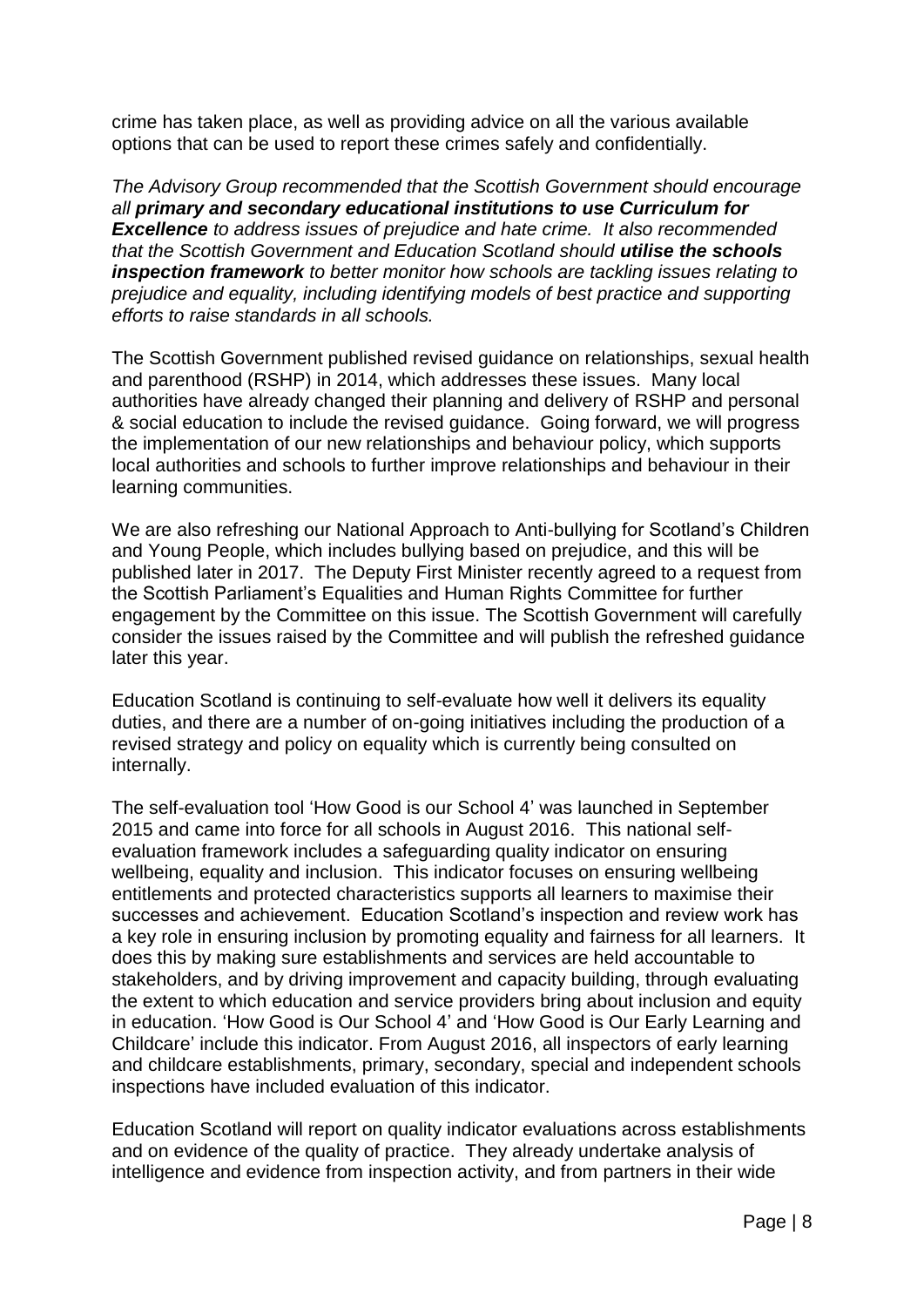range of professional networks, which is used to identify gaps and strengths in provision; review existing Education Scotland materials on the National Improvement Hub and corporate website in relation to good practice; and contribute to the development and provision of policy advice, if appropriate. More generally, in sharing practice, Education Scotland issues newsletters, updates inspectors on sector leading practice, local authority link officers sharing interesting best practice and professional networks used to exemplify areas of emerging practice.

*The Advisory Group recommended that key stakeholders that contribute to the professional development and continuing professional development of teachers (e.g. Education Scotland, University Schools of Education, local authorities, and the General Teaching Council of Scotland) should seek to develop the capacity of the teaching workforce to better understand issues of prejudice and equality in the context of their role as educational professionals.* 

The Scottish Government expects all new, guidance and promoted teachers – and eventually all teachers – to undertake training on equality. We will work with the General Teaching Council for Scotland (GTCS) and Education Scotland to provide more support to teachers on equality issues through Initial Teacher Education programmes and CPD. The Scottish Government recently published a content analysis of Initial Teacher Education (ITE), including the equalities element of ITE, and will now consider the findings with universities and the GTCS. The results of this piece of work, alongside GTCS's work to review the Teaching Standards, represent the first steps towards discussions on future content.

*The Advisory Group recommended that Education Scotland should explore further the potential of youth work (as a model of peer-led intervention) to contribute to tackling hate crime and prejudice. It also recommended that youth work practice in the area of challenging prejudice and promoting inclusion and cohesion should be shared with relevant partners including police, schools and local government.* 

We know youth work organisations and the youth work sector are continuously engaging with young people and other professionals in innovative collaborative ventures with schools, colleges and key services around employability, sports, culture, health, justice amongst other things. Youth work contributes positively to a wide range of government policies and has a significant impact in improving the life chances of young people. In partnership with a range of stakeholders, we will continue to implement the National Youth Work Strategy of 2014-19, and we will work with the sector to identify steps to progress this recommendation. In this context, we will take forward work with youth work organisations specifically to build capacity and share practice around hate crime and prejudice.

# <span id="page-9-0"></span>**Justice**

*The Advisory Group recommended that the Scottish Government should consider whether the existing criminal law provides sufficient protections for those who may be at risk of hate crime, for example based on gender, age or membership or other groups such as refugees and asylum seekers.*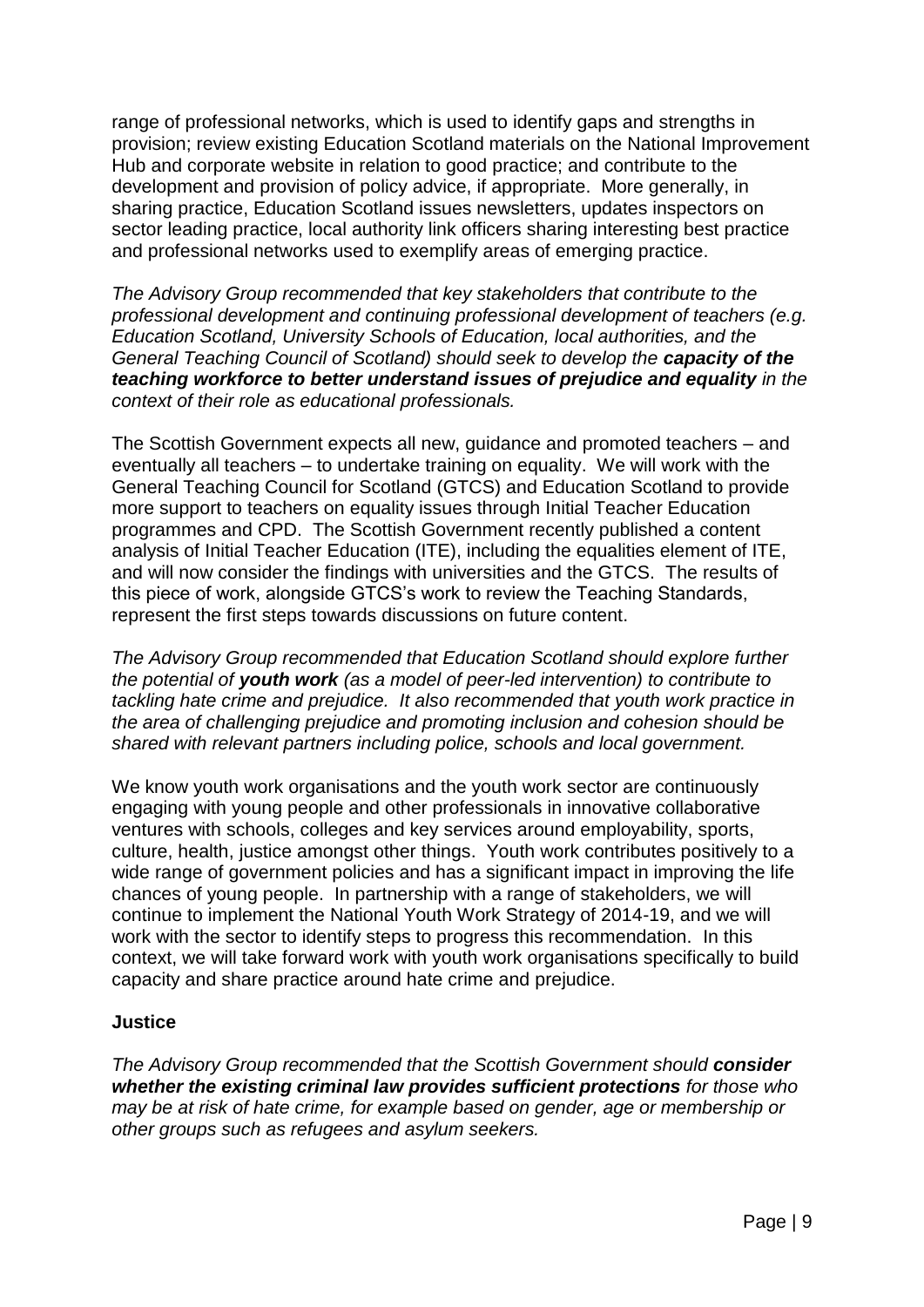As part of his independent review of hate crime legislation, Lord Bracadale is considering whether changes need to be made to the current laws, whether existing offences should be extended to cover other groups; and whether all hate crimes should be brought into one area of legislation. The review will include public consultation with key stakeholders and is expected to report to Ministers in early 2018.

*The Advisory Group recommended that Police Scotland and its partners should review the effectiveness of the third party reporting centre network and develop action steps to improve this, as well as address barriers to reporting.* 

The Scottish Government will ask the multi-agency delivery group to look at these issues and consider how to address barriers, ensuring that our approach is informed by Police Scotland's on-going work to develop the third party reporting infrastructure. Police Scotland have conducted an internal review of the third party reporting process and identified a number of areas for potential improvement. Recommendations around the recognition and recording methods used to capture support provided to third party reporting centres are currently being progressed.

*The Advisory Group recommended that the Scottish Government and partners should explore the use of restorative justice methods with victims and perpetrators of hate crime.* 

The Scottish Government is committed to publishing general guidance relating to restorative justice soon. This is being developed in collaboration with restorative justice experts and those with expertise in dealing with victims' issues, to ensure that the interests of all those participating in the restorative justice process are reflected. We will consider further how we disseminate this guidance to support restorative justice approaches in relation to prejudice based crime, where this is seen to be appropriate.

#### <span id="page-10-0"></span>**Public Services and employment**

*The Advisory Group recommended that local government and key partners should afford building community cohesion greater prioritisation within community planning structures, and link this to targets to reduce the incidence of hate crime and isolation.* They also recommended that public services should ensure that their *systems for managing complaints and feedback and reporting on the outcomes of complaints and feedback are fit for purpose, and work with affected minority communities to develop these further.* 

It is of course a matter for local government and community planning partners to decide what they prioritise based on their local circumstances. So to support their considerations and highlight the Advisory Group's recommendations, we will invite CoSLA and other relevant partners to join the multi-agency delivery group so we can work together to consider these issues further.

*The Advisory Group recommended that the Scottish Government work with all stakeholders (including transport providers and workers) to consider how better to protect those experiencing hate crime on public transport.*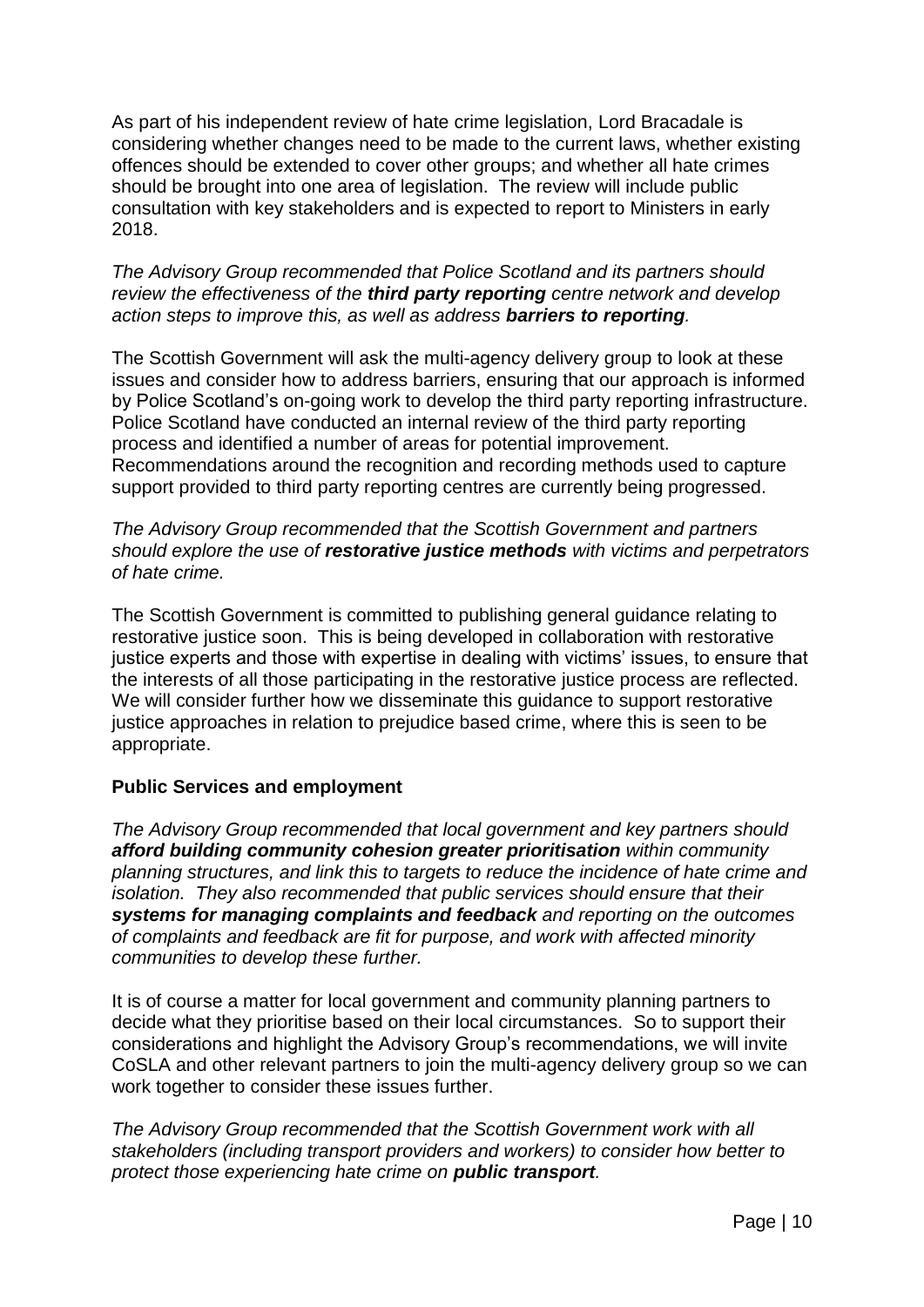One of the actions in 'Going Further', the Scottish Government's new Accessible Travel Framework to support disabled people to travel, is to develop a transport hate crime charter which will be modelled on the current 'Together Let's Drive Hate Crime Out' charter and will be agreed with transport service providers providing clear, common standards and consistent processes. The Charter will deliver one of the co-produced actions in the Framework which were agreed between disability organisations, transport providers, local and national government. We want it to ensure culture change on transport, so victims and witnesses feel increasingly confident in reporting hate crime and challenging it in a safe way. Although this approach has been developed in coproduction with disabled people's organisations, it is also relevant to and will consider the impact on other protected characteristics. Many of the steps to be taken under this action will have positive impacts for everyone, such as trying to ensure consistent CCTV retention timescales that support the work of the police.

*The Advisory Group recommended that the Scottish Government work with employer bodies and others to explore improved methods to prevent, detect and respond to hate crime and prejudice in the workplace.* 

We will gather further evidence of individual experience of hate crime and prejudice in the workplace. Thereafter, we will convene key stakeholders to discuss further work in this area in the context of our wider ambitions around the Fair Work agenda.

#### <span id="page-11-0"></span>**Digital and online abuse**

*The Advisory Group recommended that the Scottish Government undertake work with key stakeholders to improve the monitoring of and response to online hate crime and prejudice.* 

The independent review of hate crime legislation being carried out by Lord Bracadale will consider the effectiveness of the current legislative framework in tackling online hate crime. Following receipt of his recommendations, we will consider any recommendations that Lord Bracadale makes in this area and reflect upon what further protections may be necessary in respect of online hatred and threatening communications. More broadly, we recognise that, with the rise in use of social media, hatred and prejudice has manifested itself much more visible in online settings. Recognising the serious concerns around this, the Scottish Government will engage with stakeholders on what more we can do to prevent and tackle online hatred and misogyny.

#### <span id="page-11-1"></span>**Data collection and evidence**

*The Advisory Group recommended that the Scottish Government works with partners to improve the monitoring and data collection in relation to hate crime, and to develop methods to include qualitative indices of improvement in community cohesion for minorities.* 

We agree that developing the evidence base on hate crime is a key priority and have already begun work to support this. We previously outlined plans to produce more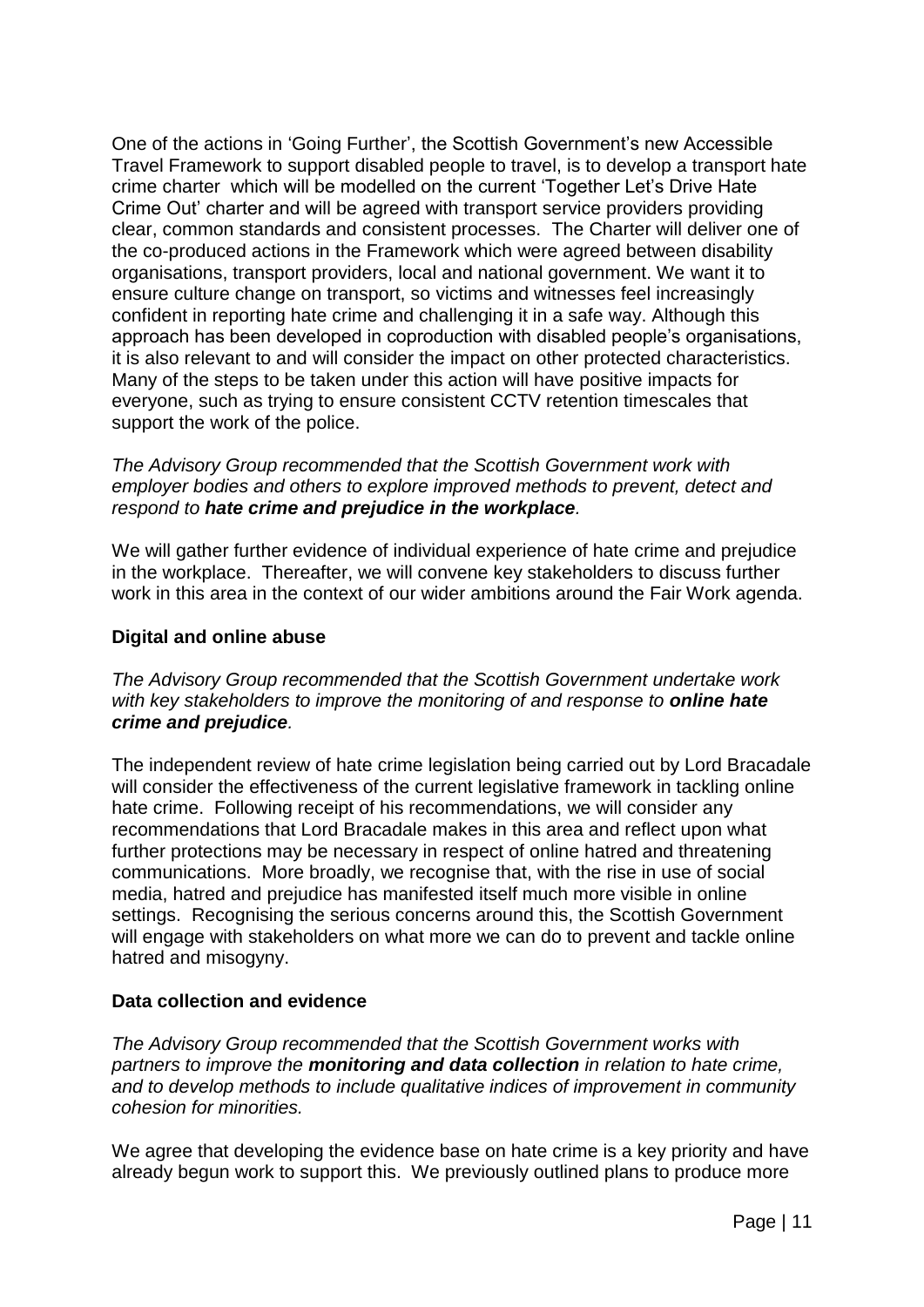detailed information on police recorded hate crime and are working with Police Scotland as they develop their hate crime data. Once complete, the intention is to produce more detailed hate crime statistics. Input from equality stakeholders will be important to us as we take this work forward.

On community cohesion, we are in the process of refreshing the National Performance Framework which includes National Outcome 11 (which states that "we have strong, resilient and supportive communities where people take responsibility for their own actions and how they affect others"). An internal steering group jointly chaired by the Chief Social Policy Adviser and the Director for Safer Communities has been taking this forward, and consideration is being given to the introduction of qualitative indicators which would complement an expanded quantitative data set.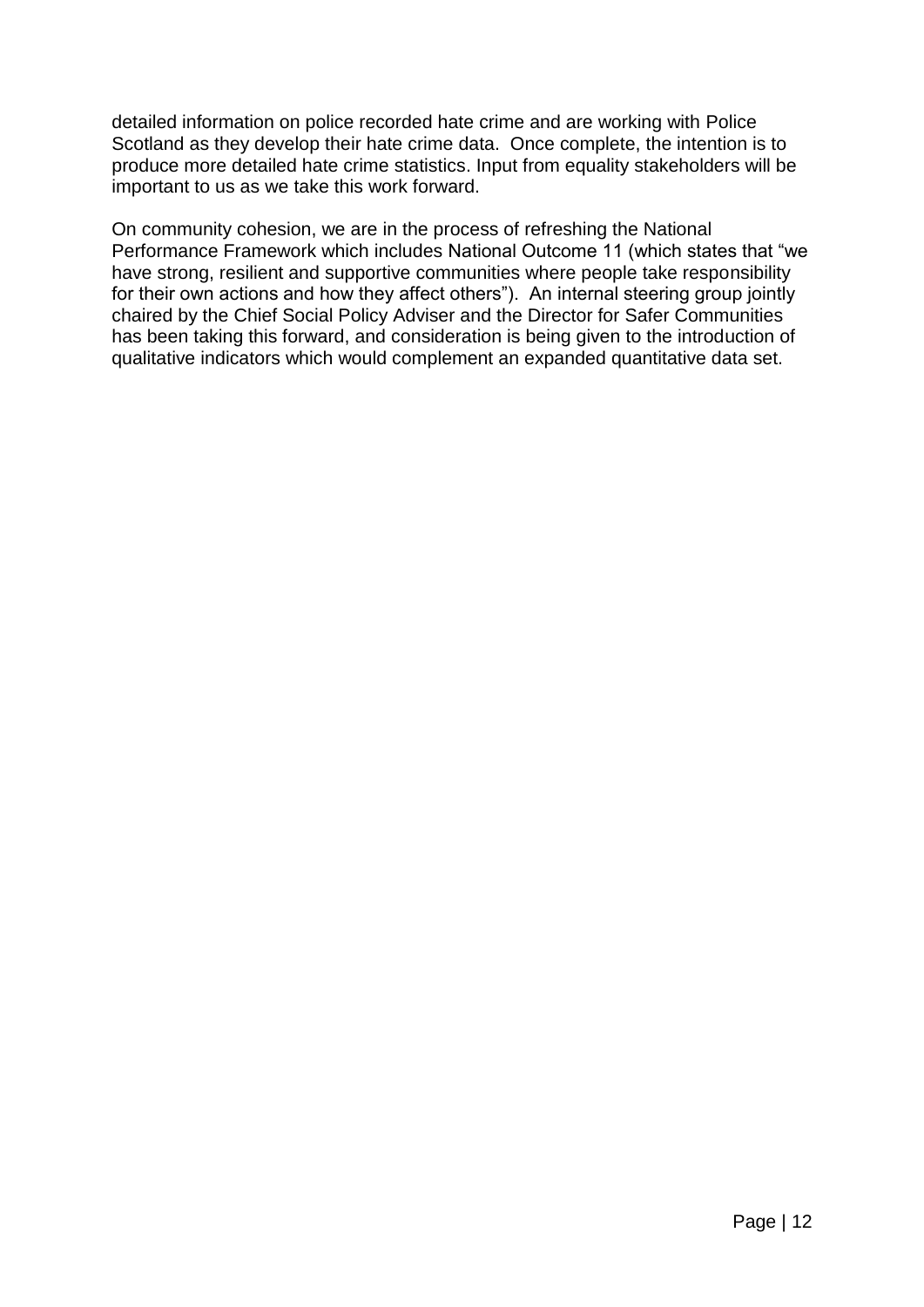# <span id="page-13-0"></span>**ACTIONS WE WILL TAKE**

- **Establish a national multi-agency delivery group with Ministerial oversight** to take forward the implementation of the Advisory Group's recommendations.
- **Establish an Advisory Panel on Community Cohesion**, to provide expert advice on how we can strengthen our approach to building cohesive communities and safeguarding people from harm.
- **Review our approach to engaging with communities**, to ensure that we are aware of their issues and concerns
- In summer 2017, **set out a range of initiatives supported through our Equality Budget** that will contribute to tackling hate crime and prejudice, and building community cohesion
- Work with disabled people's organisations to implement **our action plan on disability** *'A Fairer Scotland for Disabled People'* to address the underreporting of disability hate crime.
- Work through the **Race Equality Framework** to engage with minority ethnic communities in building community cohesion and safety, and improving the lives of Scotland's minority ethnic communities.
- Work with the Scottish National Equality Improvement Programme to **share best practice around fostering good relations** in communities and consider what further guidance and support may be required to enable them to do this
- **Engage in dialogue around definitions and terminology**, taking account of any conclusions that Lord Bracadale's review of hate crime legislation may offer in this regard.
- **Adopt the international definition of anti-Semitism**, and engage with stakeholders on how this translates into improved practice on the ground
- **Develop a public awareness campaign** around the impacts of hate crime in partnership with stakeholders, and run this later in 2017 to coincide with wider awareness raising initiatives.
- **Progress the implementation of our new relationships and behaviour policy**, which supports local authorities and schools to further improve relationships and behaviour in their learning communities
- **Publish a refreshed approach to anti-bullying**, including prejudice-based bullying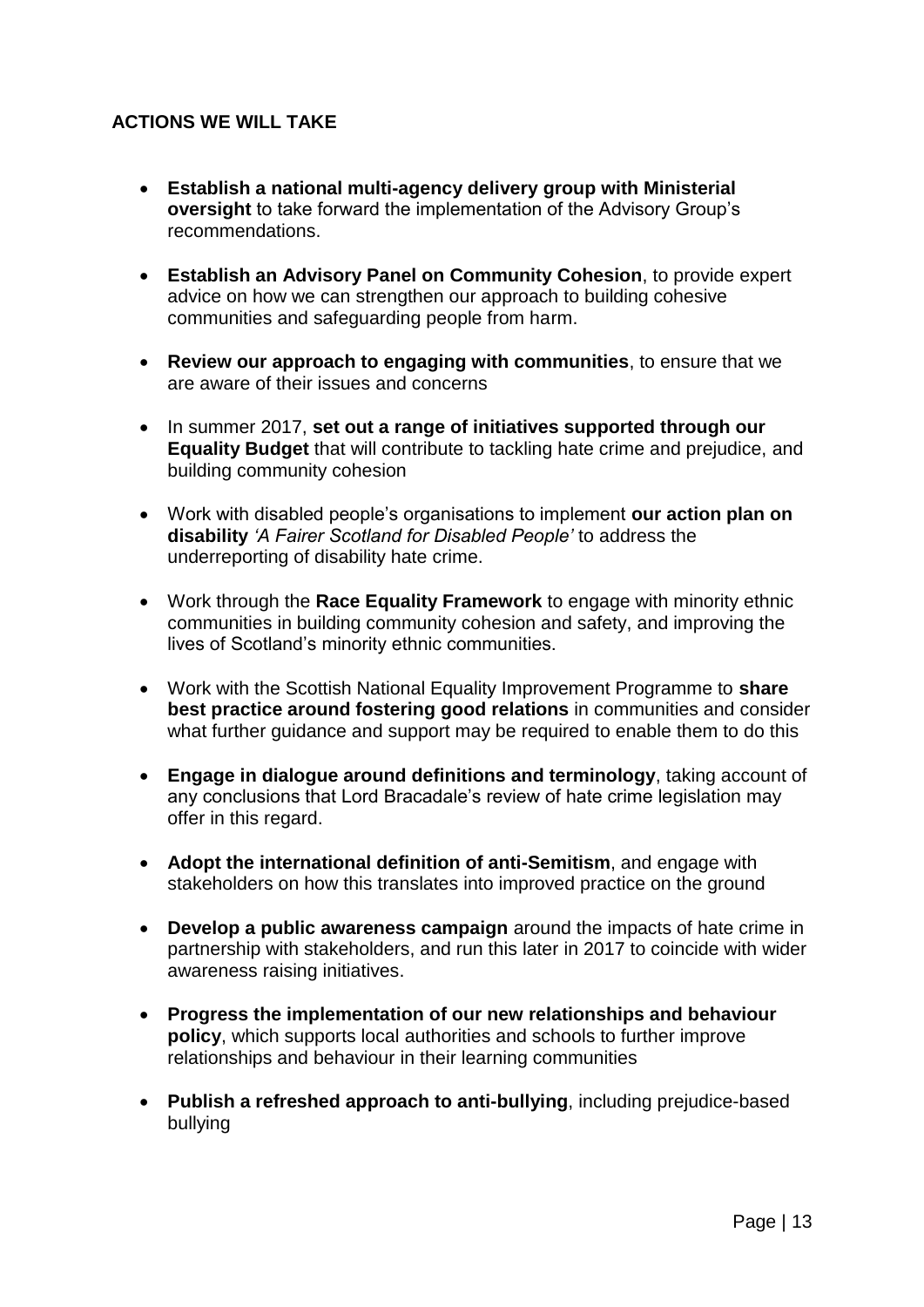- **Consider learning from evaluation of the education inspection indicator** relating to inclusion, and work with Education Scotland to ensure that best practice is disseminated
- Explore further the potential of **youth work** (as a model of peer-led intervention) to contribute to tackling hate crime and prejudice.
- **Consider the recommendations of Lord Bracadale's independent review** of hate crime legislation, and set out how we intend to implement these
- Through the newly established multi-agency delivery group, **consider how to break down barriers to reporting** and inform this with Police Scotland's work on developing the third party reporting infrastructure.
- **Publish guidance for delivery of restorative justice in Scotland** which will ensure that where restorative justice processes are available, these will be delivered in a coherent, consistent, victim focussed manner across Scotland
- **Agree a hate crime charter with public transport operators** which provides clear, common standards and consistent processes for dealing with hate crime on public transport
- Work with the STUC and others to **gather evidence of hate crime experienced within the workplace**, with an initial focus on front line workers
- Engage with key stakeholders to **consider further steps to prevent and tackle online hatred and misogyny**
- Develop our approach to **gathering evidence around hate crime**, and bring forward a new hate crime publication later in 2017
- Set a specific outcome within our **Equality Outcomes** on hate crime, and report on progress through our Mainstreaming and Equality Outcomes publication.
- To better measure progress in this area, **strengthen national outcome 11 of the National Performance Framework** which focuses on our efforts to build strong, inclusive and supportive communities and ensure that the rights and wellbeing of Scotland's minority communities are central to our business.
- **Publish an update on progress** relating to the implementation of the Advisory Group's recommendations in 2020.